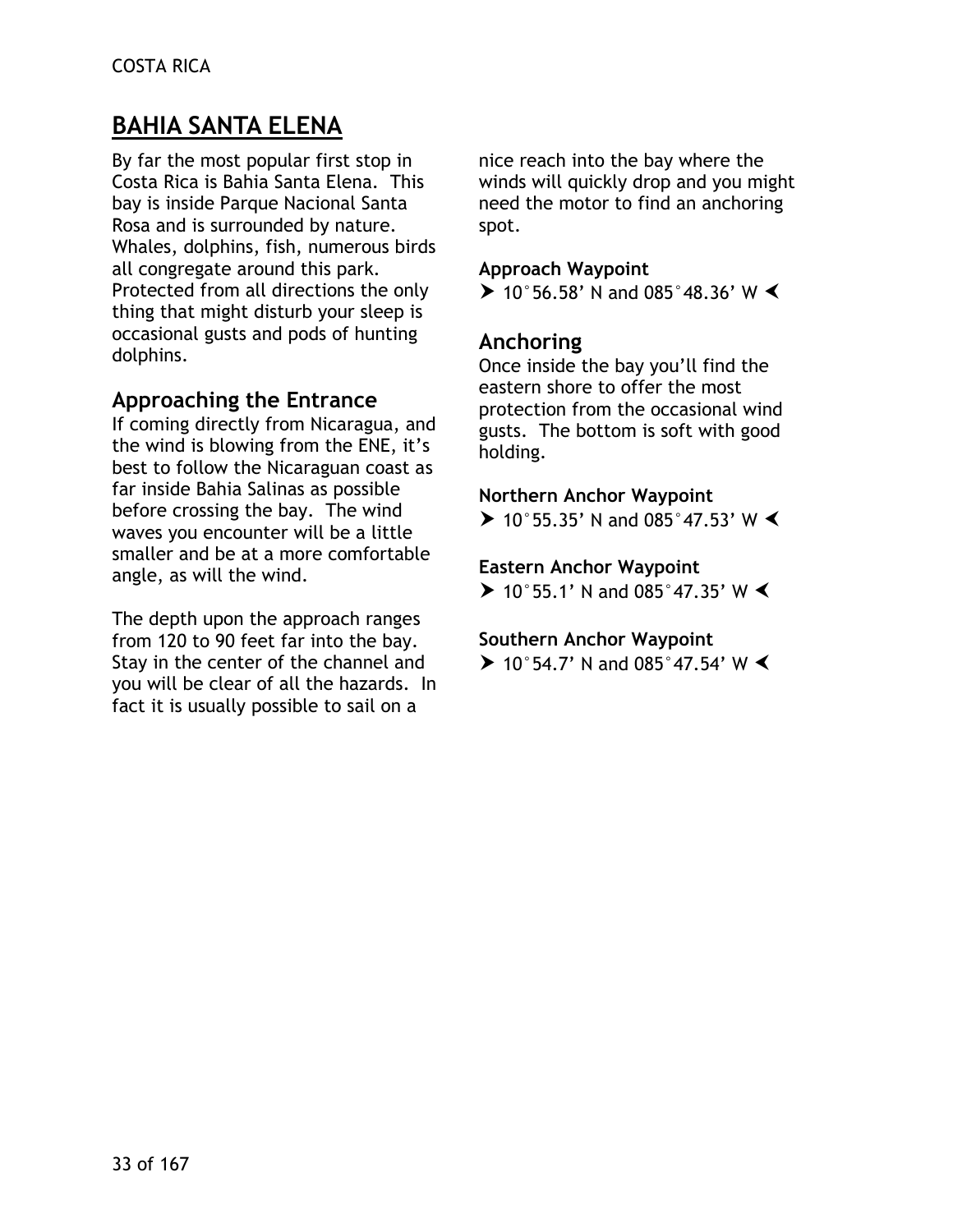

# **Weather**

This bay is well protected from the predominant wind directions and the swell rarely reaches inside. However the wind can be very gusty from the NE and E directions. When the Papagayos are really blowing, the western and southern sides of the bay can get pretty choppy. Take note of this when planning your dinghy landings.

# **Official Formalities**

Officially, park fees should be paid; however, there are no rangers around to pay.

# **Facilities**

None. There is a service road for accessing nearby towns although it's a very long hike.

# **Around the Bay**

The natural scenery and wildlife are the reasons people come and stay for a week or more. In a single day, you might see whales, scarlet macaws, and monkeys just to name a few. There are some nice hikes around the bay and you don't need to beat your way through the brush so look for open areas to walk. Wear tough soled shoes, as there are sometimes thorns on the ground from nearby plants.

The snorkeling is good all around the little island and rocks outside the entrance to the bay. The beaches nearby are also fun for walking, but please leave the shells for the animals to use and others to appreciate.